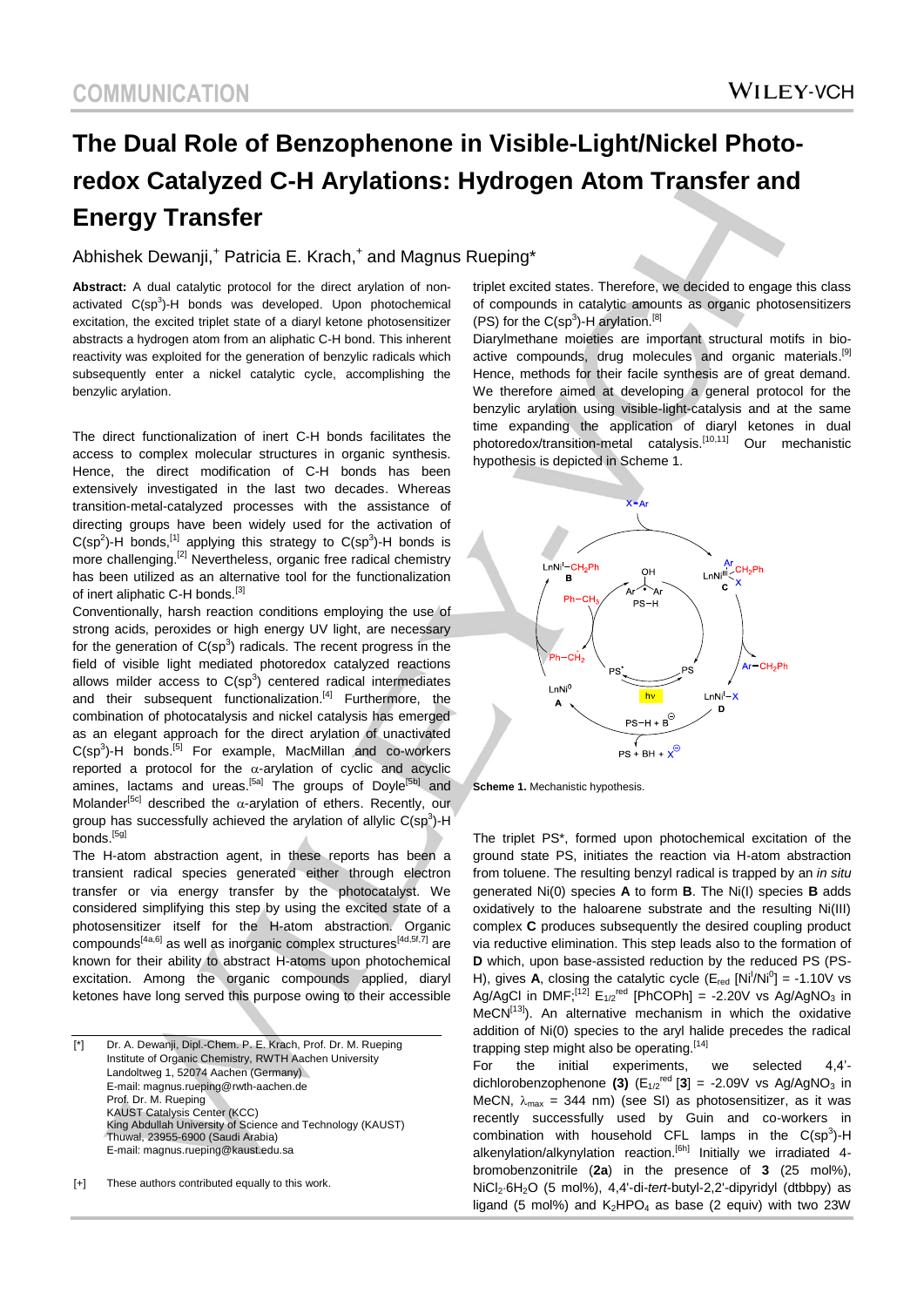CFL lamps for 18 hours, in toluene as solvent. The reaction setup was cooled with a fan from the top to keep the reaction temperature constant at ~35 °C (see SI). Pleasingly, the desired coupling product **4a** was formed in 51% NMR yield (Table 1, entry 1). The reaction reached full conversion with further dilution of the reaction mixture from 0.35 M to 0.2 M and gave **4a** in 94% yield after purification (entry 2). Furthermore, 20 mol% of **3** was also sufficient to achieve full reaction efficiency (entry 3). Further decrease in the amount of photosensitizer led to diminished yields (entries 4 and 5).

Table 1. Optimization of the reaction conditions.<sup>[a]</sup>



[a] The reaction mixture in toluene was irradiated with two household CFL lamps from two sides for 18 h under Ar. [b] NMR yield was calculated with  $CH<sub>2</sub>Br<sub>2</sub>$  as internal standard. [c] Yield after purification.

Control experiments proved that all reagents as well as lightirradiation are indispensable for the reaction to proceed (see SI). In addition, a wide range of diarylketones and similar compounds were evaluated as photosensitizers (see SI). Interestingly, among the diaryl ketones tested, **3** turned out to be the most efficient candidate for our reaction (see SI).

With the optimized conditions in hand, we proceeded to explore the scope of the reaction. First, we tested the reactivity of different bromoarenes in the reaction with toluene (Figure 1). Aryl bromides bearing electron withdrawing groups  $(CF_3, AC, BC)$ CO2Me) in the *para* position reacted efficiently to give the corresponding desired products **4b**-**4d** in good yields (53-79%). Notably, chemoselectivity was achieved in the case of 4 chlorobromobenzene as the reaction took place only at the C-Br bond (**4e**, 62%). Fluorine as substituent was as well tolerated and the corresponding product **4f** was isolated in 71% yield. However, the yield dropped to 41% when the substituent at the *para* position was changed to a phenyl group (**4g**). To our delight, electron-rich substrates were also suitable for our reaction. 4-Bromotoluene gave the desired product **4h** as an inseparable mixture with trace amount of bibenzyl which was formed as a result of the homocoupling of the benzyl radicals (see Scheme 2b). 1-Bromo-4-(*tert*-butyl)benzene as substrate showed similar reactivity (68%, **4i**). Compound **4j** was obtained in excellent yield (92%) when 4-bromoanisole reacted with toluene. The reaction between bromobenzene and toluene furnished diphenylmethane (**4k**) in 55% yield. Pleasingly,

increased steric hindrance posed by *meta* and *ortho* substituents did not inhibit the reaction (**4l-4n**). To be noted, the radical species was never formed at the benzylic position of the bromotoluenes (**2h**, **2l**, **2n**). This chemoselectivity can be attributed to the statistical leverage of **1** over the limiting reagents.

Substrates **2p**-**2r** with fused rings were also tolerated and the products **4p**-**4r** were obtained in good to excellent yields. Furthermore, a heteroaromatic bromide substrate, 2-bromo-6 cyanopyridine, furnished the product in almost quantitative yield (99%).



**Figure 1.** Substrate scope of aryl bromides. [a] Reaction conditions: **2** (0.2 mmol),  $3(0.05 \text{ mmol}, 0.25 \text{ equiv})$ , NiCl<sub>2</sub>·6H<sub>2</sub>O  $(0.01 \text{ mmol}, 0.05 \text{ equiv})$ , dtbbpy (0.01 mmol, 0.05 equiv), K<sub>2</sub>HPO<sub>4</sub> (0.4 mmol, 2.0 equiv), 1 (6 mL), under irradiation with two 23W CFL lamps, under Ar, 48 h; yields after purification. [b] 4 mL of toluene was used. [c] 18 h. [d] 24 h. [e] Amount of inseparable bibenzyl impurity is given in parenthesis.

After exploring the scope of the reaction with respect to the structure of the bromo containing substrates, we turned our attention to the iodo and chloro analogous (Figure 2). Unexpectedly, 4-iodobenzonitrile (**5a**) exhibited much lower reactivity (39% NMR yield) compared to its bromo analogue **2a**. This was surprising because the aryl-I bond should be more reactive towards oxidative addition compared to the aryl-Br bond.<sup>[15]</sup> This observation led us to consider an underlying parallel propagation mechanism where **3** acts as a triplet sensitizer (see Scheme 2c).<sup>[16]</sup>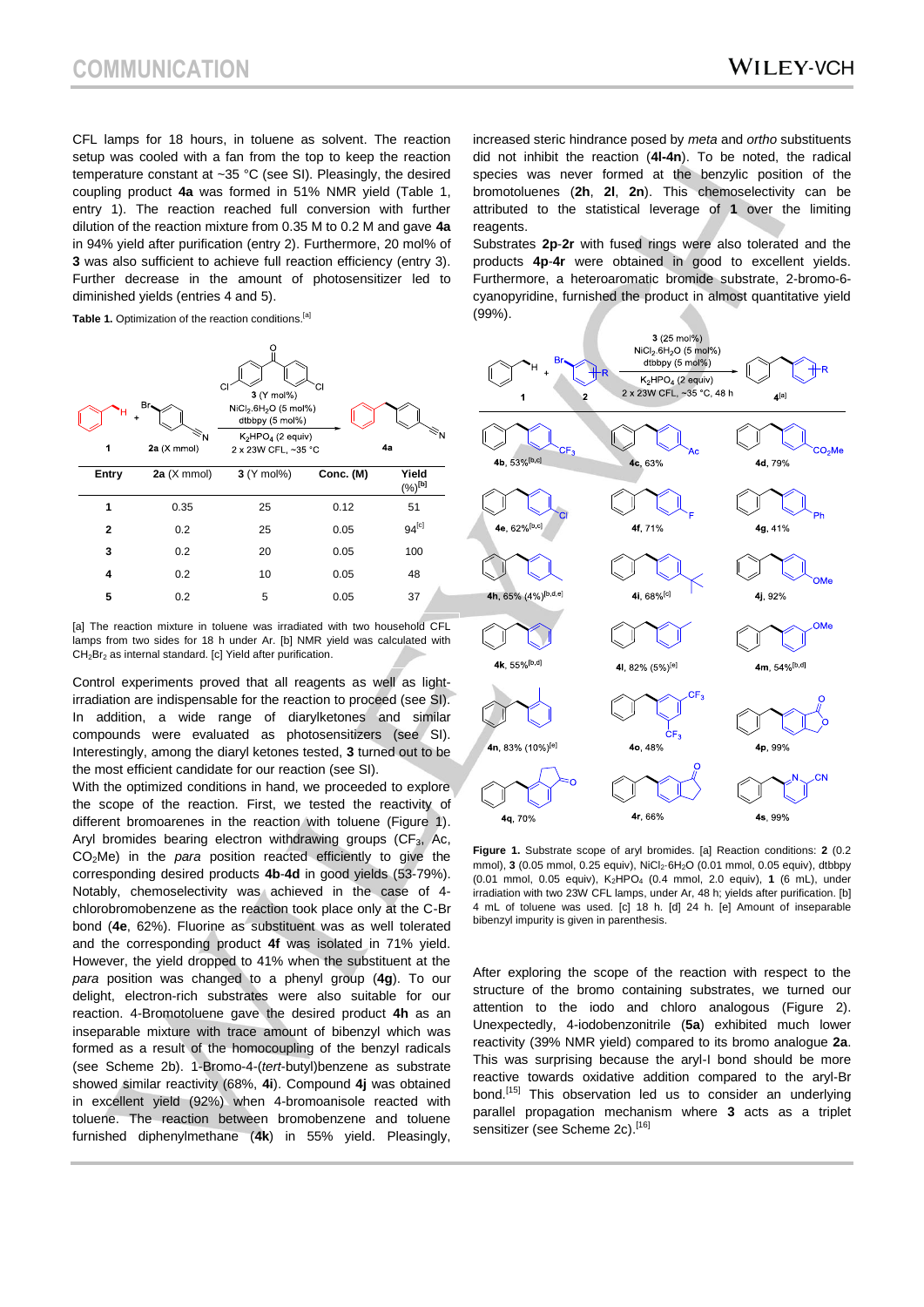Recently, our and Molander group proposed an energy transfer from the photocatalyst to a Ni(II) species leading to an excited Ni(II) species which undergoes subsequent homolysis to give Ni(I) and a halide radical.<sup>[5c,g]</sup> The halide radical can then abstract a H-atom from the H-donor. To find support for our hypothesis and in pursuit of an improved scope of iodoarenes, we conducted the reaction between **5a** and toluene (**1**) in the presence of 1 equiv of tetrabutyl ammonium bromide (TBAB) as additive. In line with our assumption, the yield of **4a** increased to 72%. The same strategy was applied to other iodoarenes **5** and all of them worked quite well, furnishing the desired products in good yields.



**Figure 2.** Substrate scope of aryl iodides and chlorides. [a] Reaction conditions: **5/6** (0.2 mmol), **3** (0.05 mmol, 0.25 equiv), NiCl<sup>2</sup> **.** 6H2O (0.01 mmol, 0.05 equiv), dtbbpy (0.01 mmol, 0.05 equiv), K<sub>2</sub>HPO<sub>4</sub> (0.4 mmol, 2.0 equiv), 1 (6 mL), under irradiation with two 23W CFL lamps, under Ar, 48 h; yields after purification. [b] In the case of aryl iodides TBAB (0.2 mmol, 1.0 equiv) was added. [c] Amount of inseparable bibenzyl impurity in parenthesis. [d] NMR yield calculated with  $CH_2Br_2$  as internal standard is given in parenthesis.

When 4-chlorobenzonitrile was reacted with toluene for 48 hours, the desired product was isolated in 83% yield. However, substrates bearing acyl and carboxymethyl groups showed moderate reactivity affording the products **4c** and **4d** with 61% and 36% NMR yield, respectively. A di-substituted aryl chloride was also tested and gave the corresponding product **4u** in 66% yield. Similar efficiency (68%) was observed when 2-chloro-6 methoxypyridine was reacted with toluene under the standard conditions. Finally, 2-chloro-5-fluoropyridine also reacted in moderate yield. It is worth mentioning that during exploring the chloro substrate scope, sometimes the photosensitizer **3** was also partially benzylated at the C-Cl bond leading to a mixture of monobenzyl and dibenzyl benzophenones. We conducted a control experiment replacing **3** with 4-chloro-4´-benzyl benzophenone which gave decreased yield of 57% (entry 15,

Table S1). This observation provides a rationale for diminished yields in case of chloroarenes. Next, we explored other C-H bond donating coupling partners in reaction with bromo derivative **2a** (Figure 3). *Para*-xylene reacted smoothly to produce diarylmethane **12a** in 89% yield in 24 hours. *Meta* and *ortho* isomers of xylene gave similar yields as well (82% and 87%, respectively). Following the same trend, mesitylene showed excellent reactivity with 85% yield for product **12d**. Additionally, **12e** was formed in good yield (67%) within 20 hours when relatively electron-deficient 4-chlorotoluene was reacted with **2a**.



**Figure 3.** C-H bond donating coupling partners. [a] Reaction conditions: **2a** (0.2 mmol), **3** (0.05 mmol, 0.25 equiv), NiCl<sup>2</sup> **.** 6H2O (0.01 mmol, 0.05 equiv), dtbbpy (0.01 mmol, 0.05 equiv), K2HPO<sup>4</sup> (0.4 mmol, 2.0 equiv), **7-11** (6 mL) under irradiation with two 23W CFL lamps, under Ar, 48 h; yields after purification. [b] 24 h. [c] *o*-Xylene (4 mL) was used. [d] Mesitylene (5 mL) and benzene as co-solvent (1 mL) were used. [e] **3** (20 mol%), 4-chlorotoluene (4 mL), 20 h.

In order to examine the scalability of the reaction we performed the transformation with substrate **2a** on larger scale (1.0 mmol) with the same reaction setup (Scheme 2a). Pleasingly, the yield of **4a** did not decrease significantly with the scale-up. It is noteworthy that a flow-reactor which is often used for scaling up photoredox catalyzed transformations was not necessary in this case. Finally, additional experiments were performed in order to gain a deeper insight into the mechanism. The involvement of the benzyl radical in the reaction was confirmed by the formation of bibenzyl (**13**) as side-product. Regarding the generation of the benzyl radicals, this process can be accomplished either by the photocatalyst with the formation of PS-H (Scheme 1) which is subsequently involved in the generation of Ni(0) or by a chlorine radical which results from the homolysis of the excited form of the ligated  $NiCl<sub>2</sub>$  complex by the light-source.<sup>[17]</sup>

To address these questions, we irradiated an equimolar mixture of NiCl<sub>2</sub><sup>6H<sub>2</sub>O and dtbbpy (0.05 mmol) in toluene (6 mL) for 24</sup> hours (Scheme 2d). Formation of bibenzyl was not detected in the NMR spectra after reaction. When the same experiment was performed with **3**, 0.022 mmol of bibenzyl (arising from the homocoupling of benzyl radicals) and 0.017 mmol of benzopinacol **14** were detected by NMR spectroscopy after reaction. Therefore, we conclude that diaryl ketone **3** serves as initiator for this reaction. This, together with the improved yields for iodoarenes after the addition of TBAB, leads to the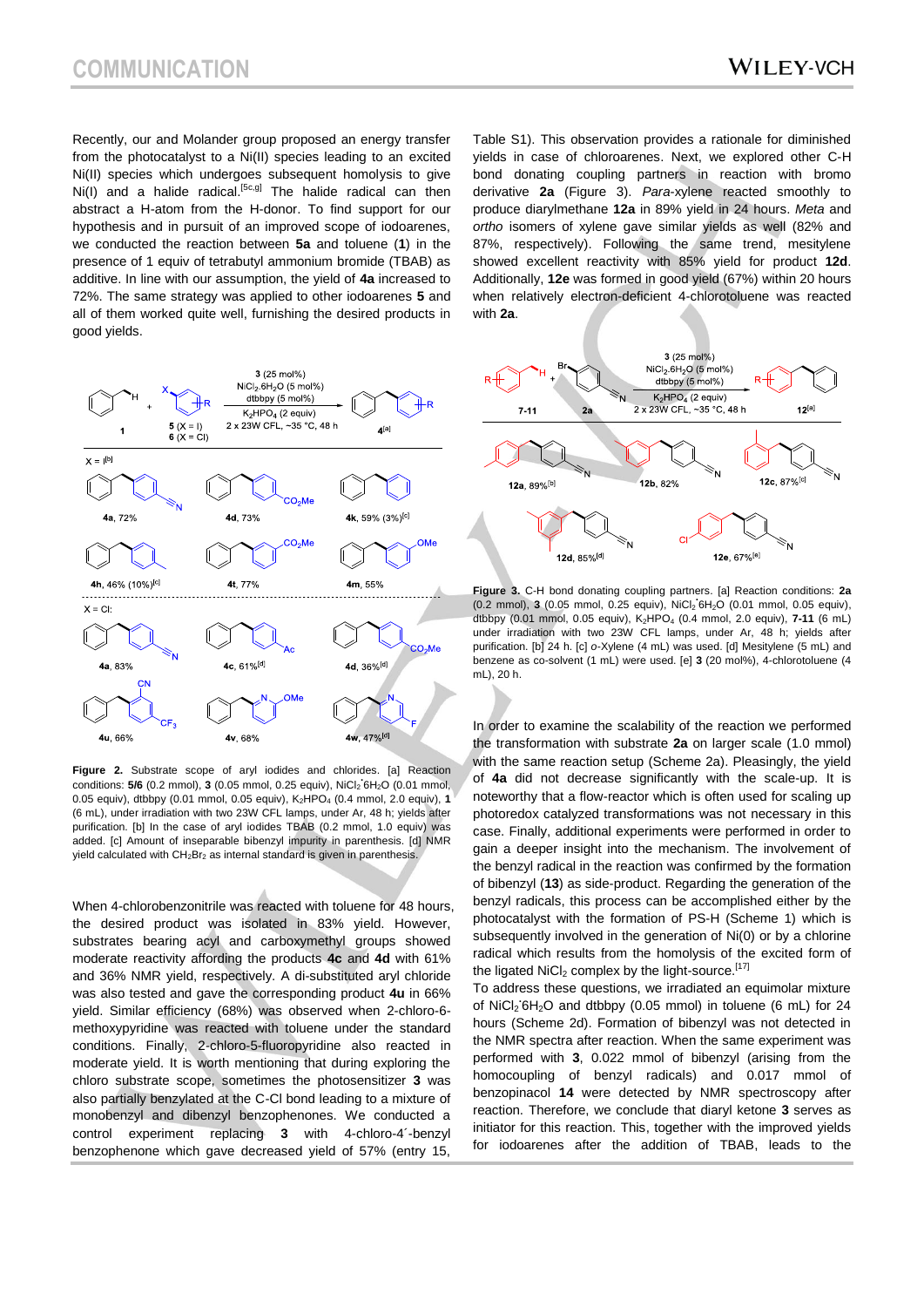conclusion that **3** acts as both: HAT agent and energy-transfer agent.



**Scheme 2.** Scale up and mechanistic insight.

In summary, we developed a protocol for the benzylic arylation with aryl halides as arylating agents using a dual metal / photocatalytic system. Benzophenone was applied as photocatalyst, serving both purposes of atom transfer and electron transfer agent. Furthermore, mechanistic experiments indicate that the photocatalyst plays an additional role of energy transfer agent. The newly designed transformation tolerates a broad range of aryl halides and different arenes containing methyl groups, leading to diarylmethanes in good yields. Notably, the reaction could be scaled up with ease without the need of specialized equipment.

#### **Acknowledgements**

P.E.K. thanks the Deutsche Bundesstiftung Umwelt for financial support. We thank Marc Jentsch for helping us with CV measurements. The research leading to these results has received funding from the European Research Council under the European Union's Seventh Framework Programme (FP/2007-2013) / ERC Grant Agreement no. 617044 (SunCatChem).

**Keywords:** Atom transfer • Energy transfer • Benzophenone • C-H functionalization • Metallaphotoredox

- [1] a) D. A. Colby, R. G. Bergman, J. A. Ellman, *Chem. Rev.* **2010**, *110*, 624-655; b) L. Ackermann, *Chem. Rev.* **2011**, *111*, 1315-1345; c) T.-S. Mei, L. Kou, S. Ma, K. M. Engle, J.-Q. Yu, *Synthesis* **2012**, *44*, 1778- 1791; d) P. B. Arockiam, C. Bruneau, P. H. Dixneuf, *Chem. Rev.* **2012**, *112*, 5879-5918.
- [2] a) J. C. K. Chu, T. Rovis, *Angew. Chem. Int. Ed.* **2018**, *57*, 62-101; *Angew. Chem.* **2018**, *130*, 64-105; b) Y. Xu, G. Dong, *Chem. Sci.* **2018**, *9*, 1424-1432; c) O. Daugulis, H-Q. Do, D. Shabashov, *Acc. Chem. Res.* **2009**, *42*, 1074-1086; d) J. He, M. Wasa, K. S. L. Chan, Q. Shao, J-Q, Yu, *Chem. Rev.* **2017**, *117*, 8754-8786; e) G. Rouquet, N. Chatani, *Angew. Chem. Int. Ed.* **2013**, *52*, 11726-11743; *Angew. Chem.* **2013**, *125*, 11942-11959; f) J. A. Labinger, J. E. Bercaw, *Nature* **2002**, *417*, 507-514.
- [3] a) G. A. Russell, C. DeBoer, *J. Am. Chem. Soc.* **1963**, *85*, 3136-3139; b) C. L. Hill, *Synlett* **1995**; *1995*, 127-132; c) C. Liu, D. Liu, A. Lei, *Acc. Chem. Res.* **2014**, *47*, 3459-3470; d) H. Yi, G, Zhang, H, Wang, Z, Huang, J, Wang, A. K. Singh, A. Lei, *Chem. Rev.* **2017**, *117*, 9016-9085. [4] For selected examples, see: a) J. B. Xia, C. Zhu, C. Chen, *J. Am. Chem. Soc*. **2013**, *135*, 17494-17500; b) X. Z. Fan, J. W. Rong, H. L. Wu, Q. Zhou, H. P. Deng, J. D. Tan, C. W. Xue, L. Z. Wu, H. R. Tao, J. Wu, *Angew. Chem. Int. Ed.* **2018**, *57*, 8514-8518; *Angew. Chem.* **2018**, *130*, 8650-8654; c) S. Mukherjee, B. Maji, A. Tlahuext-Aca, F. Glorius, *J. Am. Chem. Soc.* **2016**, *138*, 16200-16203; d) D. Ravelli, S. Protti, M. Fagnoni, *Acc. Chem. Res.* **2016**, *49*, 2232-2242; e) A. Hu, J. J. Guo, H. Pan, Z. Zuo, *Science* **2018**, *361*, 668-672.

[5] a) M. H. Shaw, V.W. Shurtleff, J. A. Terrett, J. D. Cuthbertson. D.W. C. MacMillan, *Science* **2016**, *352*, 1304-1308; b) B. J. Shields, A. G. Doyle, *J. Am. Chem. Soc.* **2016**, *138*, 12719-12722; c) D. R. Heitz, J. C. Tellis, G. A. Molander, *J. Am. Chem. Soc.* **2016**, *138*, 12715-12718; d) M. K. Nielsen, B. J. Shields, J. Liu, M. J. Williams, M. J. Zacuto, A. G. Doyle, *Angew. Chem. Int. Ed.* **2017**, *56*, 7191-7194; *Angew. Chem.* **2017**, *129*, 7297-7300; e) J. Twilton, M. Christensen, D. A. DiRocco, R. T. Ruck, I. W. Davies, D. W. C. MacMillan, *Angew. Chem. Int. Ed.* **2018**, *57*, 5369- 5373; *Angew. Chem.* **2018**, *130*, 5467-5471; f) I. B. Perry, T. F. Brewer, P. J. Sarver, D. M. Schultz, D. A. DiRocco, D. W. C. MacMillan, *Nature*  **2018**, *560*, 70-75; g) L. Huang, M. Rueping, *Angew. Chem. Int. Ed.*  **2018**, *57*, 10333-10337; *Angew. Chem.* **2018**, *130*, 10490-10494; h) M. S. Oderinde, N. H. Jones, A. Juneau, M. Frenette, B. Aquila, S. Tentarelli, D. W. Robbins, J. W. Johannes, *Angew. Chem. Int. Ed.* **2016**, *55*, 13219-13223; *Angew. Chem.* **2016**, *128*, 13413-13417 i) M. S. Oderinde, M. Frenette, D. W. Robbins, B. Aquila, J. W. Johannes, *J. Am. Chem. Soc.* **2016**, *138*, 1760-1763. For examples of combined metal and photoredox catalyzed reactions from our group, see: j) M. Rueping, R. M. Koenigs, K. Poscharny, D. C. Fabry, D. Leonori, C. Vila, *Chem. Eur. J.* **2012**, *18*, 5170-5174; k) M. Rueping, C. Vila, A. Szadkowska, R. Koenigs, J. Fronert *ACS Catal.* **2012***, 2,* 2810-2815; l) D. C. Fabry, J. Zoller, S. Raja, M. Rueping, *Angew. Chem. Int. Ed.* **2014**, *53*, 10228-10231; *Angew. Chem.* **2014**, *126*, 10392-10396; m) J. Zoller, D. C. Fabry, M. A. Ronge, M. Rueping, *Angew. Chem. Int. Ed.* **2014**, *53*, 13264-13268; *Angew. Chem.* **2014**, *126*, 13480-13484; n) D. C. Fabry, M. A. Ronge, J. Zoller, M. Rueping, *Angew. Chem. Int. Ed.* **2015**, *54*, 2801-2805; *Angew. Chem.* **2015**, *127*, 2843-2847; o) L. Fan, J. Jia, H.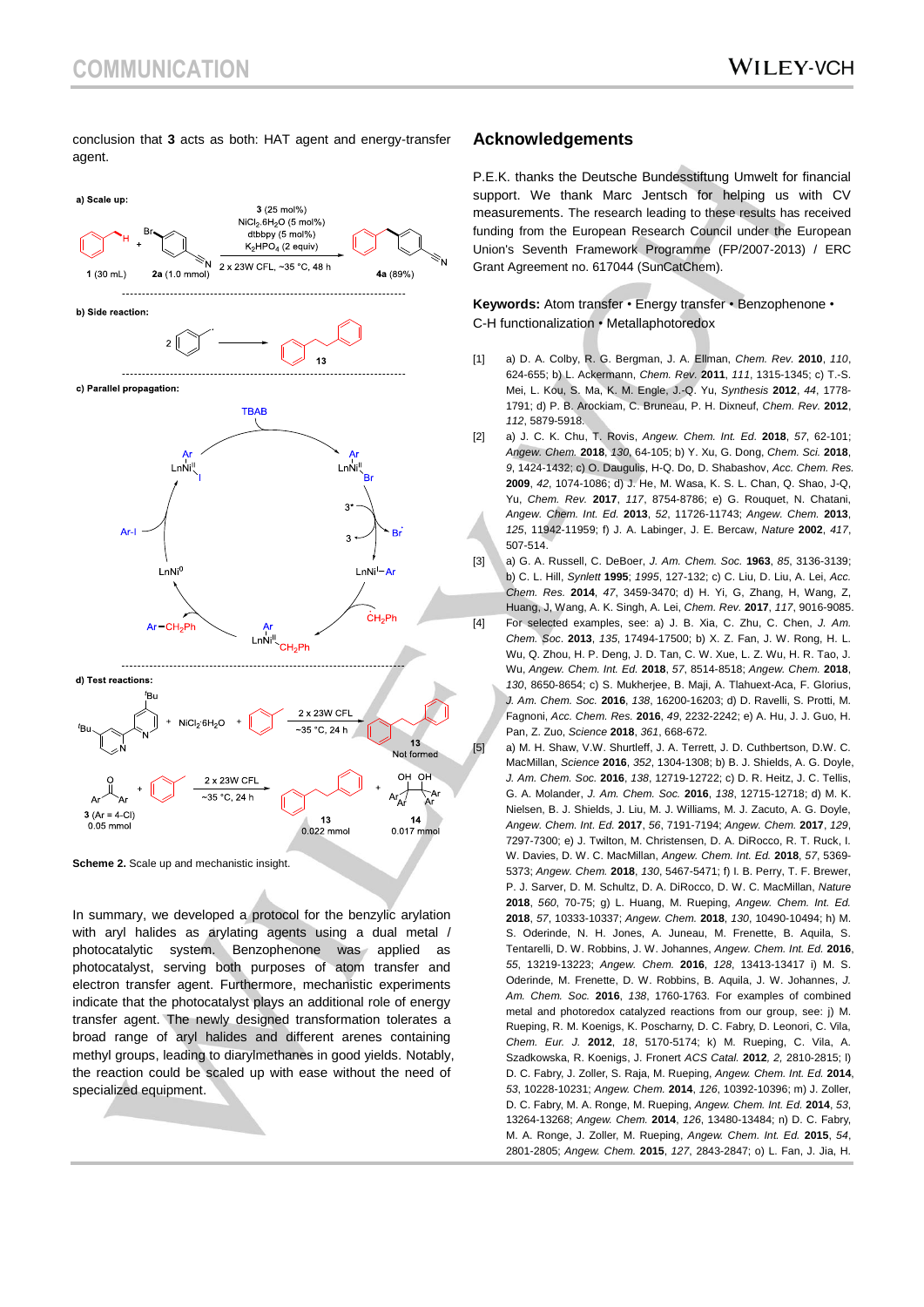Hou, Q. Lefebvre, M. Rueping, *Chem. Eur. J*. **2016**, *22*, 16437-16440; p) D. C. Fabry, M. Rueping, *Acc. Chem. Res.* **2016**, *49*, 1969-1979; q) H. Yue, C. Zhu, M. Rueping, *Angew. Chem. Int. Ed*. **2018**, *57*, 1371- 1375; *Angew. Chem*. **2018**, *130*, 1385-1389; r) D. Kalsi, S. Dutta, N. Barsu, M. Rueping, B. Sundararaju, *ACS Catalysis* **2018**, *8*, 8115-8120; s) R. Kancherla, M. Muralirajan, B. Maity, C. Zhu, P. E. Krach, L. Cavallo, M. Rueping, *Angew. Chem. Int. Ed*. **2019**, DOI: 10.1002/anie.201811439.

- [6] a) G. Dorman, H. Nakamura, A. Pulsipher, G. D. Prestwich, *Chem. Rev.* **2016**, *116*, 15284-15398; b) S. Kamijo, T. Hoshikawa, M. Inoue, *Org. Lett.* **2011**, *13*, 5928-5931; c) T. Hoshikawa, M. Inoue, *Chem. Sci.* **2013**, *4*, 3118-3123; d) J. B. Xia, C. Zhu, C. Chen, *Chem. Commun.* **2014**, *50*, 11701-11704; e) M. Nagatomo, S. Yoshioka, M. Inoue, *Chem. Asian J.* **2015**, *10*, 120-123; f) N. Ishida, Y. Masuda, S. Uemoto, M. Murakami, *Chem.-Eur J.* **2016**, *22*, 6524-6527; g) S. Kamijo, G. Takao, K. Kamijo, M. Hirota, K. Tao, T. Murafuji, *Angew. Chem. Int. Ed.* **2016**, *55*, 9695- 9699; *Angew. Chem.* **2016**, *128*, 9847-9851; h) S. Paul, J. Guin, *Green Chem.* **2017**, *19*, 2530-2534.
- [7] a) J. G. West, D. Huang, E. J. Sorensen, *Nat. Commun.* **2015**, *6*, 10093; b) J. J. Murphy, D. Bastida, S. Paria, M. Fagnoni, P. Melchiorre, *Nature* **2016**, *532*, 218-222; c) J. G. West, T. A. Bedell, E. J. Sorensen, *Angew. Chem. Int. Ed.* **2016**, *55*, 8923-8927; *Angew. Chem.* **2016**, *128*, 9069-9073.
- [8] During the preparation of this manuscript, Martin and co-workers reported the application of a diaryl ketone for the  $C(sp^3)$ -H arylation using visible-light/nickel catalysis: Y. Shen, Y. Gu, R. Martin, *J. Am. Chem. Soc.* **2018**, *140*, 12200-12209.
- [9] a) K. L. McPhail, D. E. A. Rivett, D. E. Lack, M. T. Davies-Coleman, *Tetrahedron* **2000**, *56*, 9391-9396; b) Y.-Q. Long, X.-H. Jiang, R. Dayam, T. Sanchez, R. Shoemaker, S. Sei, N. Neamati, *J. Med. Chem.* **2004**, *47*, 2561-2573; c) M. Ahmad, J. K. Luo, H. Purnawali, W. M. Huang, P. J. King,P. R. Chalker, M. Mireftab, J. Geng, *J. Mater. Chem.* **2012**, *22*, 8192-8194; d) S. Wang, C. Zhang, Y. Shu, S. Jiang, Q. Xia, L.Chen, S. Jin, I. Hussain, A. I. Cooper, B. Tan, *Sci. Adv.* **2017**, *3*, e1602610.
- [10] For an inspiring UV-light mediated method, see: N. Ishida, Y. Masuda, N. Ishikawa, M. Murakami, *Asian J. Org. Chem.* **2017**, *6*, 669-672.
- [11] For the Cu-catalyzed arylation of toluene derivatives with arylboronic esters and acids, see: a) A. Vasilopoulos, S. L. Zultanski, S. S. Stahl, *J. Am. Chem. Soc*. **2017**, *139*, 7705-7708; b) W. Zhang, P. Chen, G. Liu, *J. Am. Chem. Soc*. **2017**, *139*, 7709-7712; For the Pd-catalyzed arylation of toluene derivatives with aryl bromides, see: c) S.-C. Sha, S. Tcyrulnikov, M. Li, B. Hu, Y. Fu, M. C. Kozlowski, P. J. Walsh, *J. Am. Chem. Soc.* **2018**, *140*, 12415-12423.
- [12] a) M. Börjesson, T. Moragas, R. Martin, *J. Am. Chem. Soc.* **2016**, *138*, 7504-7507; b) Y. L. Chow, G. E. Buono-Core, C. W. B. Lee, J. C. Scaiano, *J. Am. Chem. Soc.* **1986**, *108*, 7620-7627.
- [13] W. J. Leigh, D. R. Arnold, R. W. R. Humphreys, P. C. Won, *Can. J. Chem.* **1980**, *58*, 2537-2549.
- [14] O. Gutierrez, J. C. Tellis, D. N. Primer, G. A. Molander, M. C. Kozlowski, *J. Am. Chem. Soc.* **2015**, *137*, 4896-4899.
- [15] S. Bajo, G. Laidlaw, A. R. Kennedy, S. Sproules, D. J. Nelson, *Organometallics* **2017**, *36*, 1662-1672.
- [16] G. Dorman, H. Nakamura, A. Pulsipher, G. D. Prestwich, *Chem. Rev.* **2016**, *116*, 15284-15398.
- [17] We observed absorbance by the equimolar mixture of NiCl<sub>2</sub><sup>6H<sub>2</sub>O and</sup> dtbbpy in the near-visible region (see SI).